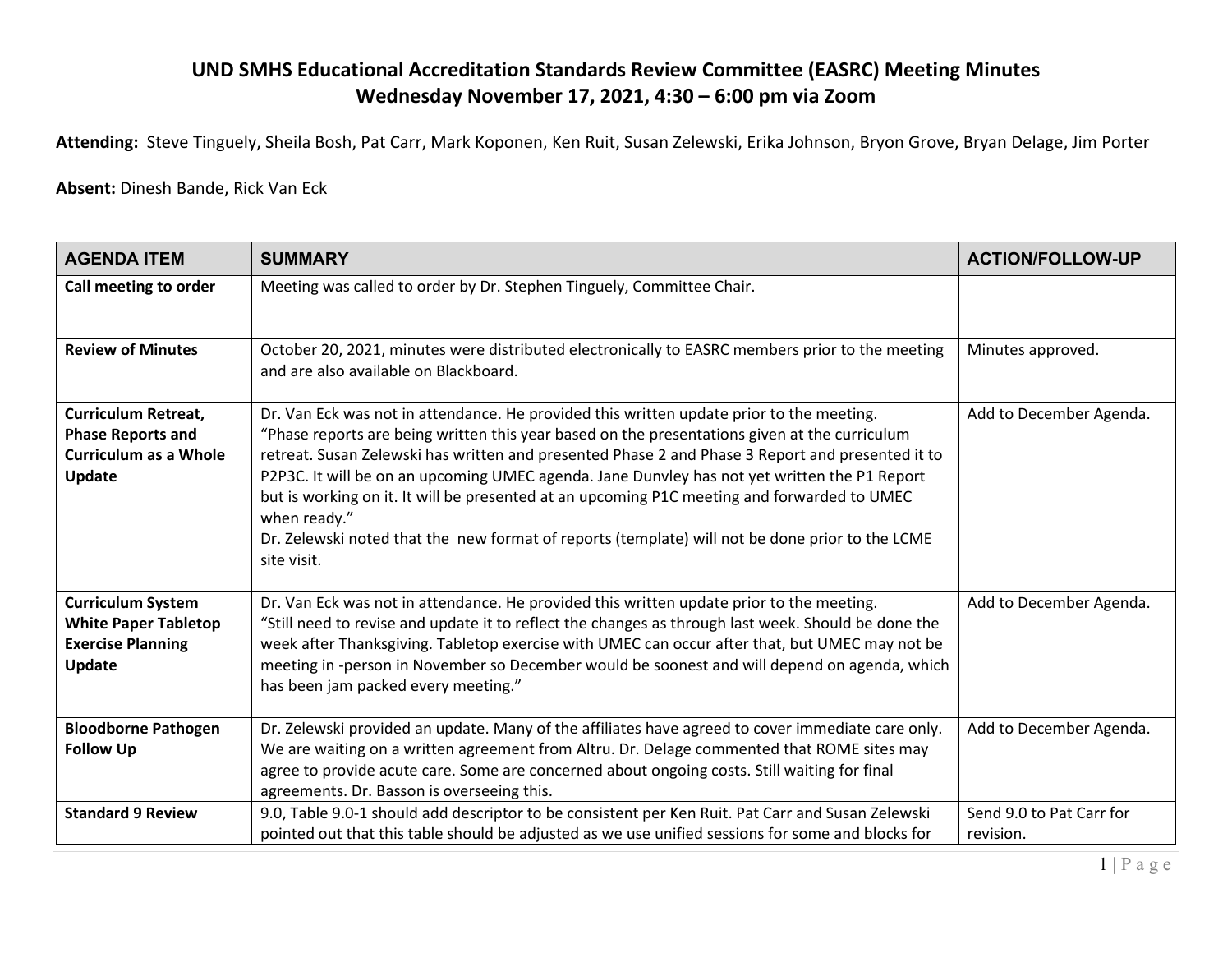| others because of the snapshot year. Pat Carr was asked to assist Dr. Tinguely with this revision. He  |                               |
|--------------------------------------------------------------------------------------------------------|-------------------------------|
| commented that we might be able to use information from 6.0 first column to complete this.             |                               |
| Noted that we need to confirm if internal exams should be x'd in IPHC.                                 |                               |
| 9.1-1 Changed column two responses to "teaching not supervision".                                      |                               |
| Residents as Teachers policy is being updated. Will need to add to appendix once approved.             |                               |
| 9.2 narrative c. Include "lectures are recorded and available for review by the course instructor.     | Send 9.2 to Ken Ruit for      |
| We monitor student feedback". Pat Carr noted that we receive weekly feedback from students and         | addition to narrative c.      |
| at the end of every unified session. Dr. Zelewski commented that any concerns raised are followed      |                               |
| up on. Dr. Ruit was asked to assist with this revision.                                                |                               |
| 9.3 narrative a. Dr. Zelewski asked if we are quoting the old policy. Additionally, students may only  |                               |
| be supervised by providers who are employed by University of North Dakota (UND) School of              | Dr. Tinguely will discuss 9.3 |
| Medicine and Health Sciences (SMHS) faculty or have UND SMHS clinical faculty appointments.            | with the Dean.                |
| Steve Tinguely will look at current policy and revise this paragraph. Narrative d. the Dean            |                               |
| commented this response seems not as solid as he'd expect. Susan Zelewski commented that this          |                               |
| is true for electives as well as required clerkships. We could also state that students are aware of   |                               |
| the policy requirements as they sign off on this in Phase 2 and Phase 3. It was concluded that Dr.     |                               |
| Tinguely will clarify how the Dean wants to answer this.                                               |                               |
| 9.4 First paragraph in narrative a. removed this sentence. Students participate in a mandatory         |                               |
| three-week clinical skills boot camp as preparation for the clerkship curriculum at the end of the     |                               |
| pre-clerkship curriculum. Currently the bootcamp is integrated within the last preclinical course. Dr. |                               |
| Zelewksi noted that we are currently redesigning the Clinical Skills Performance Review (CSPR) to      |                               |
| be more realistic for 15-minute visits. Piloting with class of 2023 this year. Dr. Zelewski inquired   |                               |
| whether we should include COVID in this element. She noted that there isn't any data for class of      | Dr. Tinguely will review      |
| 2022 as they didn't have a CSPR due to COVID. Dr. Tinguely commented that he will review the           | element and determine if      |
| element and decide if we should provide an explanation for that. Discussed the satisfaction with       | COVID impacts should be       |
| clinical skills instruction in the first and second years. Dr. Zelewski asked if a question should be  | incorporated.                 |
| added to the ISA 2. Ken Ruit commented that he doesn't think this is necessary as the level of         |                               |
| satisfaction was acceptable. ISA data demonstrate combined satisfied and very satisfied responses      |                               |
| ranging from 88% for M3 students to 100% for M2 students. Regarding clinical skills assessment in      |                               |
| the third and fourth years, 80% of M4 student were satisfied or very satisfied and 13 % were           |                               |
| dissatisfied or very dissatisfied. Satisfaction rates for M3 students were 34% and dissatisfaction     |                               |
| rates were 4% with 62% NA responses                                                                    |                               |
| 9.5 Discussed whether our response in narrative c. is sufficient. Students do not receive written      |                               |
| narrative description of performance in the Interprofessional Healthcare Course (IPHC). The many       |                               |
| various students and faculty (medicine, nursing, physical therapy, etc.) participating in IPHC make a  |                               |
| single standardized written feedback form impractical to use across all disciplines. However,          |                               |
| medical students do receive verbal narrative feedback from their IPHC small group leader.              |                               |